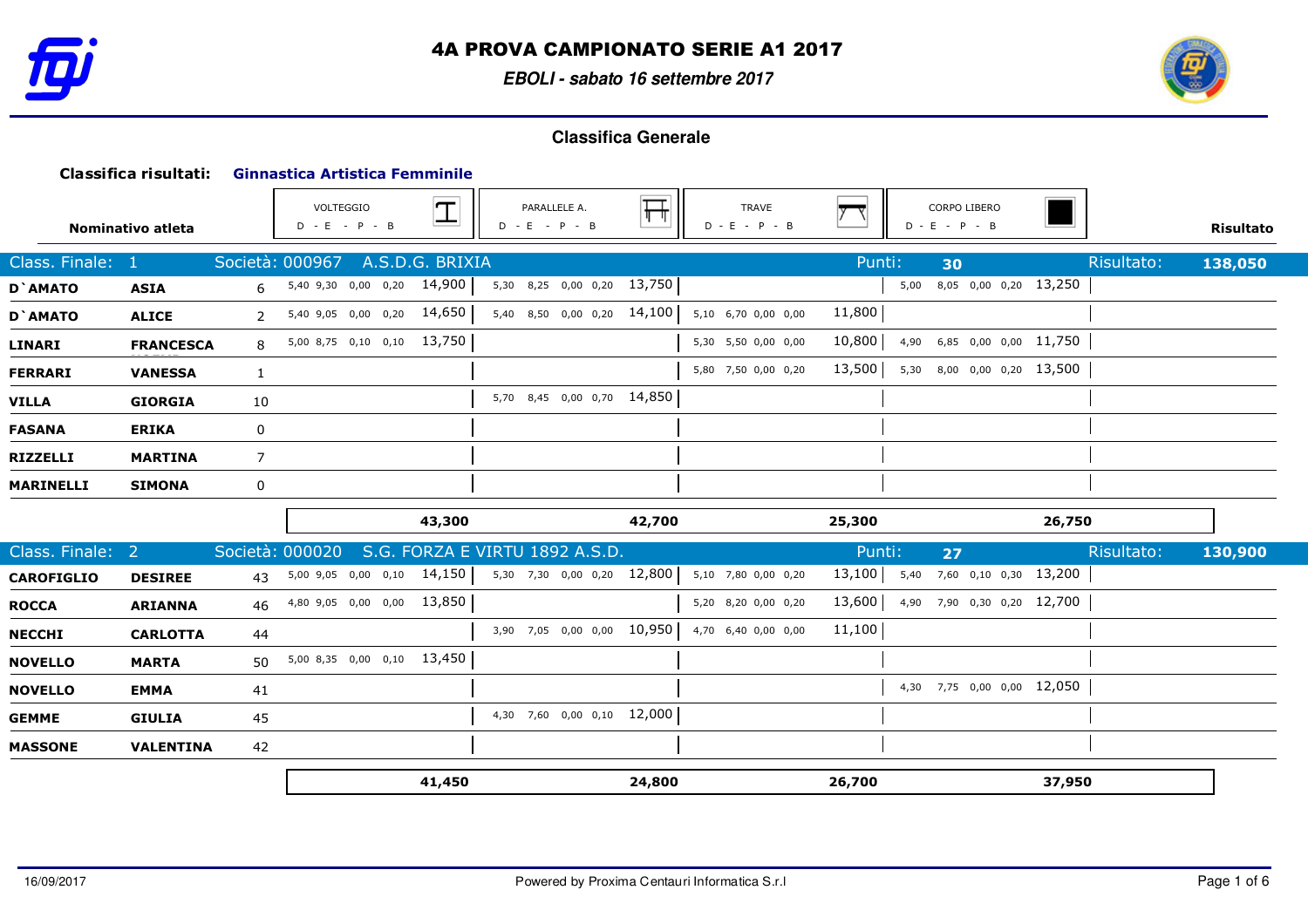

**EBOLI - sabato 16 settembre 2017**



|                   | Classifica risultati: |                 |                              | <b>Ginnastica Artistica Femminile</b> |             |                                       |                         |                                 |        |                                 |            |           |
|-------------------|-----------------------|-----------------|------------------------------|---------------------------------------|-------------|---------------------------------------|-------------------------|---------------------------------|--------|---------------------------------|------------|-----------|
|                   | Nominativo atleta     |                 | VOLTEGGIO<br>$D - E - P - B$ |                                       | $\mathbf I$ | PARALLELE A.<br>$D - E - P - B$       | $\overline{\mathbb{H}}$ | <b>TRAVE</b><br>$D - E - P - B$ |        | CORPO LIBERO<br>$D - E - P - B$ |            | Risultato |
| Class. Finale:    | 3                     | Società: 000668 |                              |                                       |             | GINNASTICA ARTISTICA LISSONESE A.S.D. |                         |                                 | Punti: | 25                              | Risultato: | 129,750   |
| <b>MENEGHINI</b>  | <b>ELISA</b>          | 34              |                              | 5,00 8,45 0,00 0,10                   | 13,550      | 4,80 8,10 0,00 0,00                   | 12,900                  | 5,90 8,05 0,00 0,20             | 14,150 | 8,05 0,00 0,20 13,250<br>5,00   |            |           |
| <b>ANGELINI</b>   | <b>ALEXIA</b>         | 33              |                              | 4,60 8,65 0,00 0,00 13,250            |             | 4,40 5,35 0,00 0,00                   | 9,750                   | 4,70 7,15 0,00 0,00             | 11,850 | 4,70 5,40 0,00 0,00 10,100      |            |           |
| <b>SATURNINO</b>  | <b>SYDNEY</b>         | 35              |                              |                                       |             | 4,70 8,55 0,00 0,20 13,450            |                         | 5,40 7,95 0,00 0,10             | 13,450 |                                 |            |           |
| <b>DELUCIA</b>    | <b>LUDOVICA</b>       | 37              |                              | 3,70 8,30 0,00 0,00 12,000            |             |                                       |                         |                                 |        |                                 |            |           |
| <b>AROSIO</b>     | <b>SOFIA</b>          | 32              |                              |                                       |             |                                       |                         |                                 |        | 4,60 7,70 0,40 0,00 11,900      |            |           |
|                   |                       |                 |                              |                                       | 38,800      |                                       | 26,350                  |                                 | 39,450 |                                 | 25,150     |           |
| Class. Finale: 4  |                       | Società: 000835 |                              |                                       |             | A.S.D. CENTRO SPORT BOLLATE           |                         |                                 | Punti: | 23                              | Risultato: | 128,600   |
| <b>GRISETTI</b>   | <b>GIADA</b>          |                 |                              |                                       |             |                                       |                         |                                 |        |                                 |            |           |
|                   |                       |                 | 91 4,60 8,80 0,00 0,00       |                                       | 13,400      | 5,50 8,30 0,00 0,20                   | 14,000                  | 5,10 7,80 0,00 0,10             | 13,000 | 7,75 0,00 0,00 12,550<br>4,80   |            |           |
| <b>CEREGHETTI</b> | <b>CATERINA</b>       | 92              |                              | 4,60 8,40 0,30 0,00                   | 12,700      | 4,70 7,10 0,00 0,00 11,800            |                         | 5,40 7,85 0,00 0,10             | 13,350 |                                 |            |           |
| <b>SALMINA</b>    | <b>DEBORAH</b>        | 94              |                              | 4,60 8,55 0,00 0,00 13,150            |             | 4,50 7,15 0,00 0,00 11,650            |                         | 5,00 7,60 0,00 0,00             | 12,600 |                                 |            |           |
| <b>MINOTTI</b>    | <b>MICOL</b>          | 95              |                              |                                       |             |                                       |                         |                                 |        | 4,70 7,45 0,10 0,00 12,050      |            |           |
| <b>GRISETTI</b>   | <b>EMMA</b>           | 93              |                              |                                       |             |                                       |                         |                                 |        | 4,40 7,15 0,10 0,00 11,450      |            |           |
| <b>GIANNOTTO</b>  | <b>FEDERICA</b>       | 0               |                              |                                       |             |                                       |                         |                                 |        |                                 |            |           |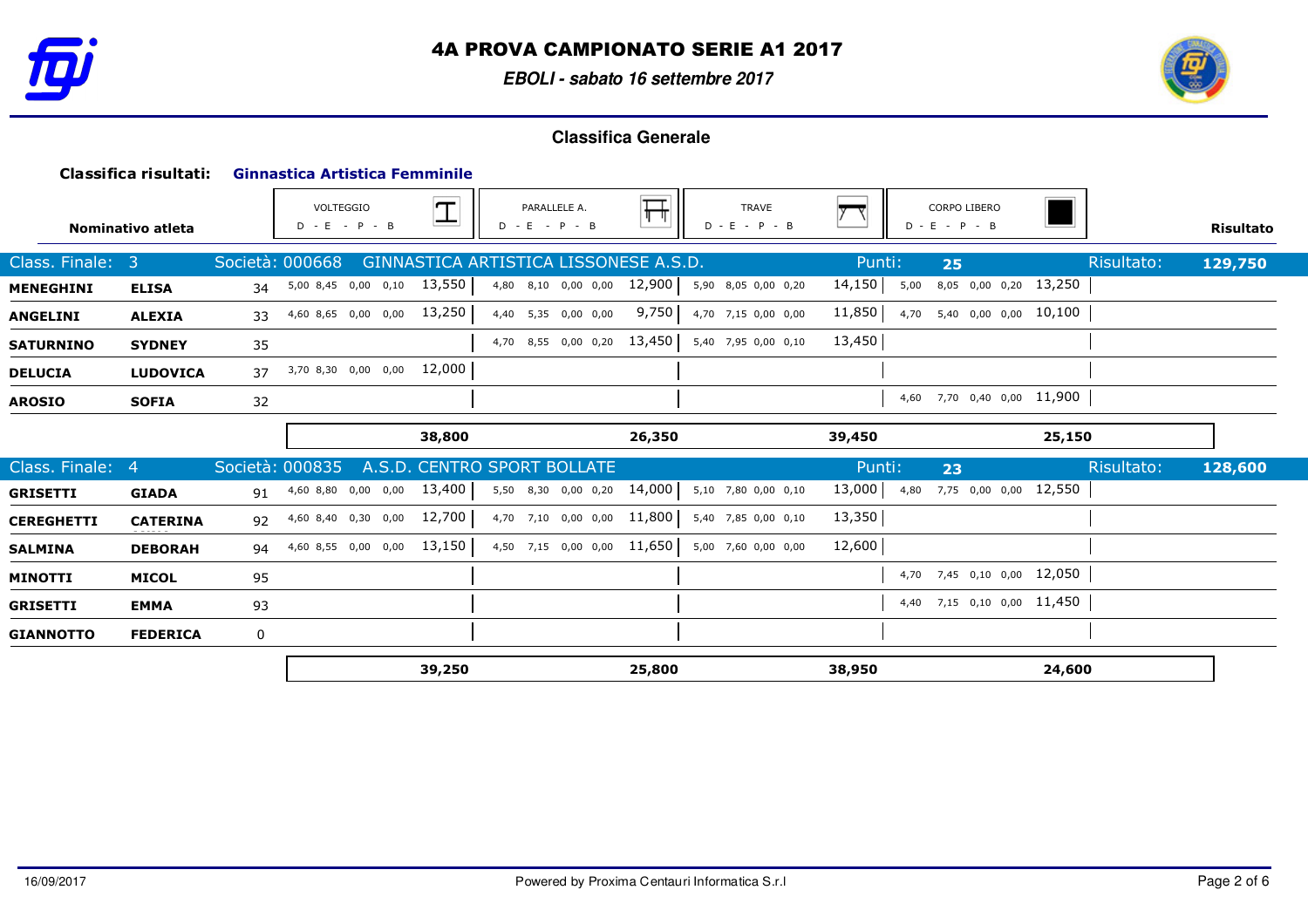

**EBOLI - sabato 16 settembre 2017**



|                             | Classifica risultati: |                 | <b>Ginnastica Artistica Femminile</b> |                          |                                 |        |                                 |                                 |            |                  |
|-----------------------------|-----------------------|-----------------|---------------------------------------|--------------------------|---------------------------------|--------|---------------------------------|---------------------------------|------------|------------------|
|                             | Nominativo atleta     |                 | VOLTEGGIO<br>$D - E - P - B$          | $\vert \mathbf{T} \vert$ | PARALLELE A.<br>$D - E - P - B$ | 幵      | <b>TRAVE</b><br>$D - E - P - B$ | CORPO LIBERO<br>$D - E - P - B$ |            | <b>Risultato</b> |
| Class. Finale:              | -5.                   | Società: 000736 |                                       |                          | ARTISTICA 81 TRIESTE A.S.D.     |        | Punti:                          | 21                              | Risultato: | 126,700          |
| <b>IORIO</b>                | <b>ELISA</b>          |                 | 15 5,40 8,55 0,00 0,20 14,150         |                          | 5,80 8,35 0,00 0,20             | 14,350 | 12,950<br>5,20 7,75 0,00 0,00   | 8,10 0,00 0,20 13,100<br>4,80   |            |                  |
| <b>PLOZZER</b>              | <b>GIULIA</b>         |                 | 18 3,30 8,20 0,00 0,00 11,500         |                          | 3,00 7,50 0,00 0,00 10,500      |        |                                 | 4,60 7,90 0,00 0,00 12,500      |            |                  |
| MACRI`                      | <b>FEDERICA</b>       | 17              |                                       |                          |                                 |        | 13,150<br>5,00 8,15 0,00 0,00   | 4,80 7,75 0,00 0,00 12,550      |            |                  |
| <b>NOVEL</b>                | <b>GIOVANNA</b>       | $\Omega$        | 3,30 8,65 0,00 0,00 11,950            |                          |                                 |        | 11,200<br>4,30 6,90 0,00 0,00   |                                 |            |                  |
| <b>DANIELI</b>              | <b>GLORIA</b>         | 12              |                                       |                          | 2,90 6,95 0,00 0,00             | 9,850  |                                 |                                 |            |                  |
| <b>UGRIN</b>                | <b>TEA</b>            | 14              |                                       |                          |                                 |        |                                 |                                 |            |                  |
|                             |                       |                 |                                       | 37,600                   |                                 | 24,850 | 26,100                          |                                 | 38,150     |                  |
|                             |                       |                 |                                       |                          |                                 |        |                                 |                                 |            |                  |
| Class. Finale: 6            |                       | Società: 000626 |                                       |                          | A.S.DIL. GINNICA GIGLIO         |        | Punti:                          | 19                              | Risultato: | 126,300          |
| MORI                        | <b>LARA</b>           |                 | 26 4,60 8,90 0,00 0,00 13,500         |                          | 5,20 7,75 0,00 0,00             | 12,950 | 13,150<br>5,40 7,65 0,00 0,10   | 5,60 7,90 0,10 0,40 13,800      |            |                  |
| <b>CAINI</b>                | <b>SOFIA</b>          | 25              |                                       |                          | 4,10 8,15 0,00 0,00             | 12,250 | 8,850<br>3,50 5,35 0,00 0,00    | 3,40 6,70 0,10 0,00 10,000      |            |                  |
| <b>COLOM MARTIN CLAUDIA</b> |                       | 21              |                                       |                          | 5,10 7,85 0,00 0,20 13,150      |        | 12,350<br>4,10 8,25 0,00 0,00   |                                 |            |                  |
| <b>BECATTINI</b>            | <b>SILVIA</b>         | 23              | 3,70 8,60 0,00 0,00 12,300            |                          |                                 |        |                                 | 4,20 6,85 0,00 0,00 11,050      |            |                  |
| <b>GJECI</b>                | <b>ALEXIA</b>         | 24              | 3,50 8,30 0,00 0,00 11,800            |                          |                                 |        |                                 |                                 |            |                  |
| <b>BIONDI</b>               | <b>AURORA</b>         | 22              |                                       |                          |                                 |        |                                 |                                 |            |                  |
| <b>CRISCI</b>               | <b>ADRIANA</b>        | 0               |                                       |                          |                                 |        |                                 |                                 |            |                  |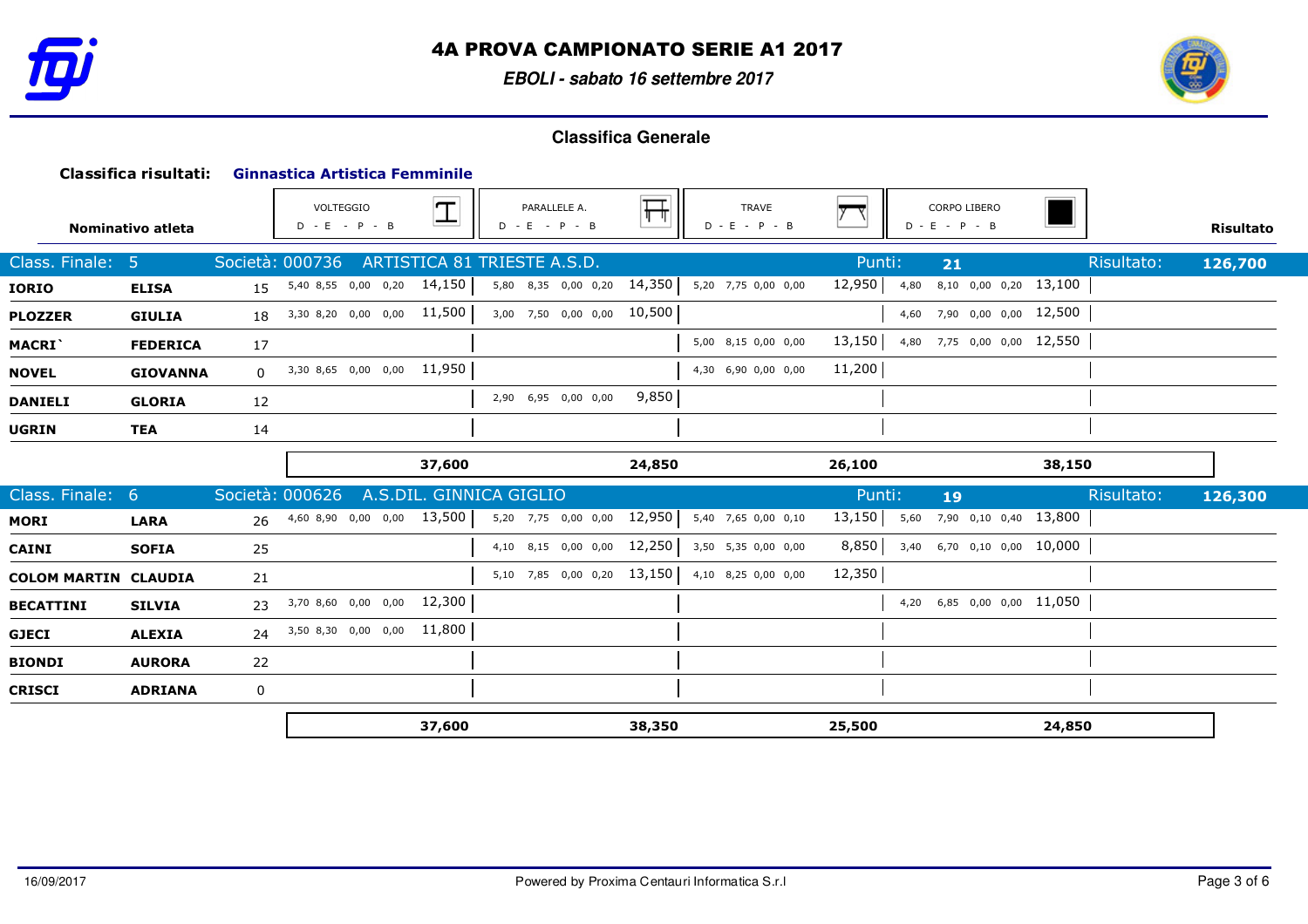

**EBOLI - sabato 16 settembre 2017**



|                   | Classifica risultati: |             | <b>Ginnastica Artistica Femminile</b> |                            |                                    |                                 |                            |                                 |        |      |                                        |        |            |                  |
|-------------------|-----------------------|-------------|---------------------------------------|----------------------------|------------------------------------|---------------------------------|----------------------------|---------------------------------|--------|------|----------------------------------------|--------|------------|------------------|
|                   | Nominativo atleta     |             | VOLTEGGIO<br>$D - E - P - B$          |                            | $ \mathbf{T} $                     | PARALLELE A.<br>$D - E - P - B$ | 표                          | <b>TRAVE</b><br>$D - E - P - B$ |        |      | <b>CORPO LIBERO</b><br>$D - E - P - B$ |        |            | <b>Risultato</b> |
| Class. Finale: 7  |                       |             | Società: 001752                       |                            | A.S.D. WORLD SPORTING ACADEMY      |                                 |                            |                                 | Punti: |      | $17$                                   |        | Risultato: | 124,850          |
| <b>COCCIOLO</b>   | <b>MARIA</b>          | 63          |                                       | 4,60 8,80 0,00 0,00 13,400 |                                    |                                 | 4,70 6,85 0,00 0,10 11,650 | 5,40 7,95 0,00 0,00             | 13,350 | 4,60 | 8,00 0,00 0,00 12,600                  |        |            |                  |
| <b>GIOMMARINI</b> | <b>VALENTINA</b>      | 68          |                                       | 4,60 8,85 0,00 0,00 13,450 |                                    |                                 | 4,70 5,70 0,00 0,00 10,400 | 4,80 7,30 0,10 0,10             | 12,100 |      | 4,70 7,65 0,20 0,00 12,150             |        |            |                  |
| <b>MATTONI</b>    | <b>JESSICA</b>        | 62          |                                       | 4,60 8,55 0,00 0,00 13,150 |                                    |                                 |                            | 4,30 7,15 0,00 0,00             | 11,450 |      | 4,40 8,20 0,00 0,00 12,600             |        |            |                  |
| <b>ADDAZII</b>    | <b>LAURA</b>          | 61          |                                       |                            |                                    | 1,40 8,30 0,00 0,00             | 9,700                      |                                 |        |      |                                        |        |            |                  |
| <b>PALACIOS</b>   | <b>ANA</b>            | 67          |                                       |                            |                                    |                                 |                            |                                 |        |      |                                        |        |            |                  |
| <b>MATTONI</b>    | <b>JOELLE</b>         | 69          |                                       |                            |                                    |                                 |                            |                                 |        |      |                                        |        |            |                  |
|                   |                       |             |                                       |                            | 40,000                             |                                 |                            |                                 |        |      |                                        | 37,350 |            |                  |
|                   |                       |             |                                       |                            |                                    |                                 | 22,050                     |                                 | 25,450 |      |                                        |        |            |                  |
| Class. Finale: 8  |                       |             | Società: 000579                       |                            | A.S. DIL. GINNASTICA CIVITAVECCHIA |                                 |                            |                                 | Punti: |      | 15                                     |        | Risultato: | 124,550          |
| <b>BENCINI</b>    | <b>GIULIA</b>         |             | 108 4,60 8,65 0,00 0,00 13,250        |                            |                                    |                                 | 5,00 7,20 0,00 0,20 12,400 | 5,40 6,80 0,00 0,20             | 12,400 |      | 4,80 7,90 0,00 0,00 12,700             |        |            |                  |
| <b>COTRONEO</b>   | <b>GIULIA</b>         | 104         |                                       |                            |                                    |                                 | 4,30 6,90 0,00 0,00 11,200 | 4,90 6,85 0,00 0,10             | 11,850 |      | 4,80 7,45 0,00 0,00 12,250             |        |            |                  |
| <b>ORLANDI</b>    | <b>ELEONORA</b>       | 109         |                                       | 4,60 8,50 0,00 0,00        | 13,100                             |                                 |                            |                                 |        |      | 4,60 7,55 0,00 0,00 12,150             |        |            |                  |
| <b>LACHE</b>      | <b>ANA MARIA</b>      | 107         |                                       | 4,60 8,65 0,00 0,00        | 13,250                             |                                 |                            |                                 |        |      |                                        |        |            |                  |
| <b>DE PIRRO</b>   | <b>ALICIA</b>         | 0           |                                       |                            |                                    |                                 |                            | 4,40 6,05 0,00 0,00             | 10,450 |      |                                        |        |            |                  |
| <b>PALERMA</b>    | <b>ALESSIA</b>        | 0           |                                       |                            |                                    | 3,00 6,75 0,00 0,00             | 9,750                      |                                 |        |      |                                        |        |            |                  |
| <b>CARONE</b>     | <b>NICOLE</b>         | $\mathbf 0$ |                                       |                            |                                    |                                 |                            |                                 |        |      |                                        |        |            |                  |
| <b>HOFELE</b>     | <b>EMMA LINA</b>      | 101         |                                       |                            |                                    |                                 |                            |                                 |        |      |                                        |        |            |                  |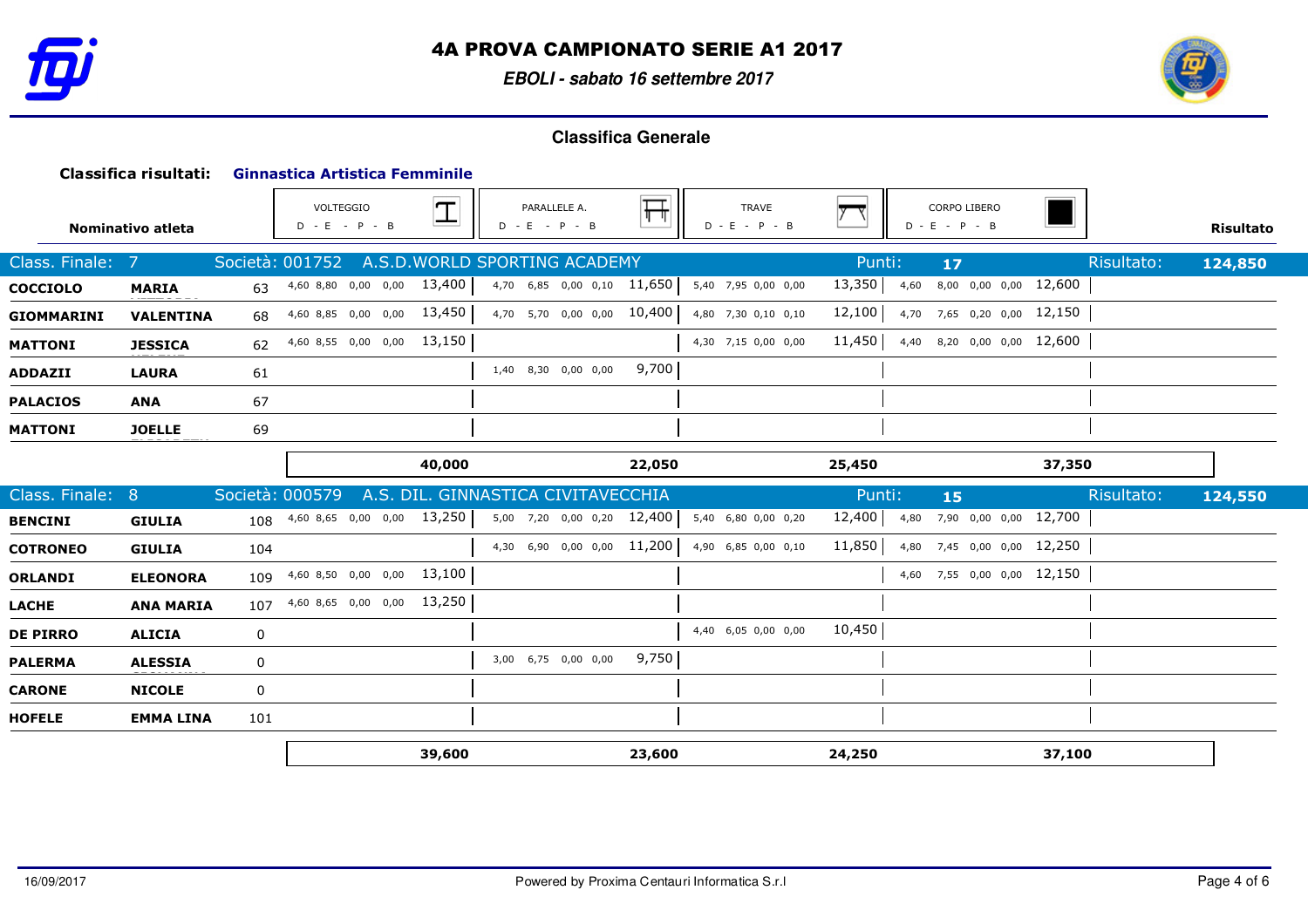

**EBOLI - sabato 16 settembre 2017**



|                    | Classifica risultati: |    | <b>Ginnastica Artistica Femminile</b> |                    |                                 |        |                                 |        |                                 |            |                  |
|--------------------|-----------------------|----|---------------------------------------|--------------------|---------------------------------|--------|---------------------------------|--------|---------------------------------|------------|------------------|
|                    | Nominativo atleta     |    | VOLTEGGIO<br>$D - E - P - B$          | $\mathbb{I}$       | PARALLELE A.<br>$D - E - P - B$ | 幵      | <b>TRAVE</b><br>$D - E - P - B$ |        | CORPO LIBERO<br>$D - E - P - B$ |            | <b>Risultato</b> |
| Class. Finale: 9   |                       |    | Società: 001999                       | A.S. OLOS GYM 2000 |                                 |        |                                 | Punti: | 13                              | Risultato: | 123,500          |
| <b>CIAMMARUGHI</b> | <b>BENEDETTA</b>      | 80 | 4,00 8,90 0,00 0,00                   | 12,900             | 4,70 7,35 0,00 0,10 12,150      |        | 5,00 8,05 0,00 0,00             | 13,050 | 4,90 7,30 0,30 0,20 12,100      |            |                  |
| <b>BASILE</b>      | <b>MARTINA</b>        | 72 | 5,00 8,45 0,00 0,10 13,550            |                    | 4,50 8,10 0,00 0,00 12,600      |        | 5,10 6,05 0,00 0,00             | 11,150 |                                 |            |                  |
| <b>BANDIERA</b>    | <b>INDIA</b>          | 75 |                                       |                    | 2,90 8,45 0,00 0,00 11,350      |        | 4,50 6,05 0,00 0,00             | 10,550 | 3,70 7,55 0,00 0,00 11,250      |            |                  |
| <b>CAVAZZA</b>     | <b>MELISSA</b>        | 76 | 4,60 8,80 0,00 0,00 13,400            |                    |                                 |        |                                 |        | 4,00 6,50 0,00 0,00 10,500      |            |                  |
| <b>BORGHI</b>      | <b>BEATRICE</b>       | 0  |                                       |                    |                                 |        |                                 |        |                                 |            |                  |
| <b>MARONGIU</b>    | <b>LAVINIA</b>        | 71 |                                       |                    |                                 |        |                                 |        |                                 |            |                  |
| <b>RICCI</b>       | <b>AURORA</b>         | 0  |                                       |                    |                                 |        |                                 |        |                                 |            |                  |
| <b>CECCONI</b>     | <b>SARA</b>           | 0  |                                       |                    |                                 |        |                                 |        |                                 |            |                  |
|                    |                       |    |                                       | 39,850             |                                 | 36,100 |                                 | 24,200 |                                 | 23,350     |                  |
| Class. Finale:     | 10                    |    | Società: 000878                       |                    | ESTATE 83 GALLERIA DEL TIRO     |        |                                 | Punti: | 11                              | Risultato: | 121,150          |
| <b>TERLENGHI</b>   | <b>NICOLE</b>         | 82 | 4,60 8,40 0,00 0,00 13,000            |                    | 4,10 6,95 0,00 0,00 11,050      |        | 4,60 7,30 0,00 0,00             | 11,900 | 4,50 7,90 0,00 0,00 12,400      |            |                  |
| <b>CARTELLA</b>    | <b>NICOLE</b>         | 90 | 4,00 8,70 0,00 0,00 12,700            |                    |                                 |        |                                 |        | 4,40 7,35 0,00 0,00 11,750      |            |                  |
| <b>RODRIGUEZ</b>   | <b>CINTIA</b>         | 86 |                                       |                    | 4,60 6,85 0,00 0,00 11,450      |        | 4,30 8,15 0,00 0,00             | 12,450 |                                 |            |                  |
| <b>ROTA</b>        | <b>SUSANNA</b>        | 83 |                                       |                    |                                 |        | 4,50 7,15 0,00 0,00             | 11,650 | 4,40 7,50 0,00 0,00 11,900      |            |                  |
| <b>LORINI</b>      | <b>GRETA</b>          | 87 | 4,00 8,55 0,00 0,00 12,550            |                    | 3,00 7,75 0,00 0,00 10,750      |        |                                 |        |                                 |            |                  |
| MIGLIORATI         | <b>BENEDETTA</b>      | 85 |                                       |                    |                                 |        |                                 |        |                                 |            |                  |
| <b>DOTTI</b>       | <b>REBECCA</b>        | 88 |                                       |                    |                                 |        |                                 |        |                                 |            |                  |
|                    |                       |    |                                       | 38,250             |                                 | 22,500 |                                 | 24,350 |                                 | 36,050     |                  |